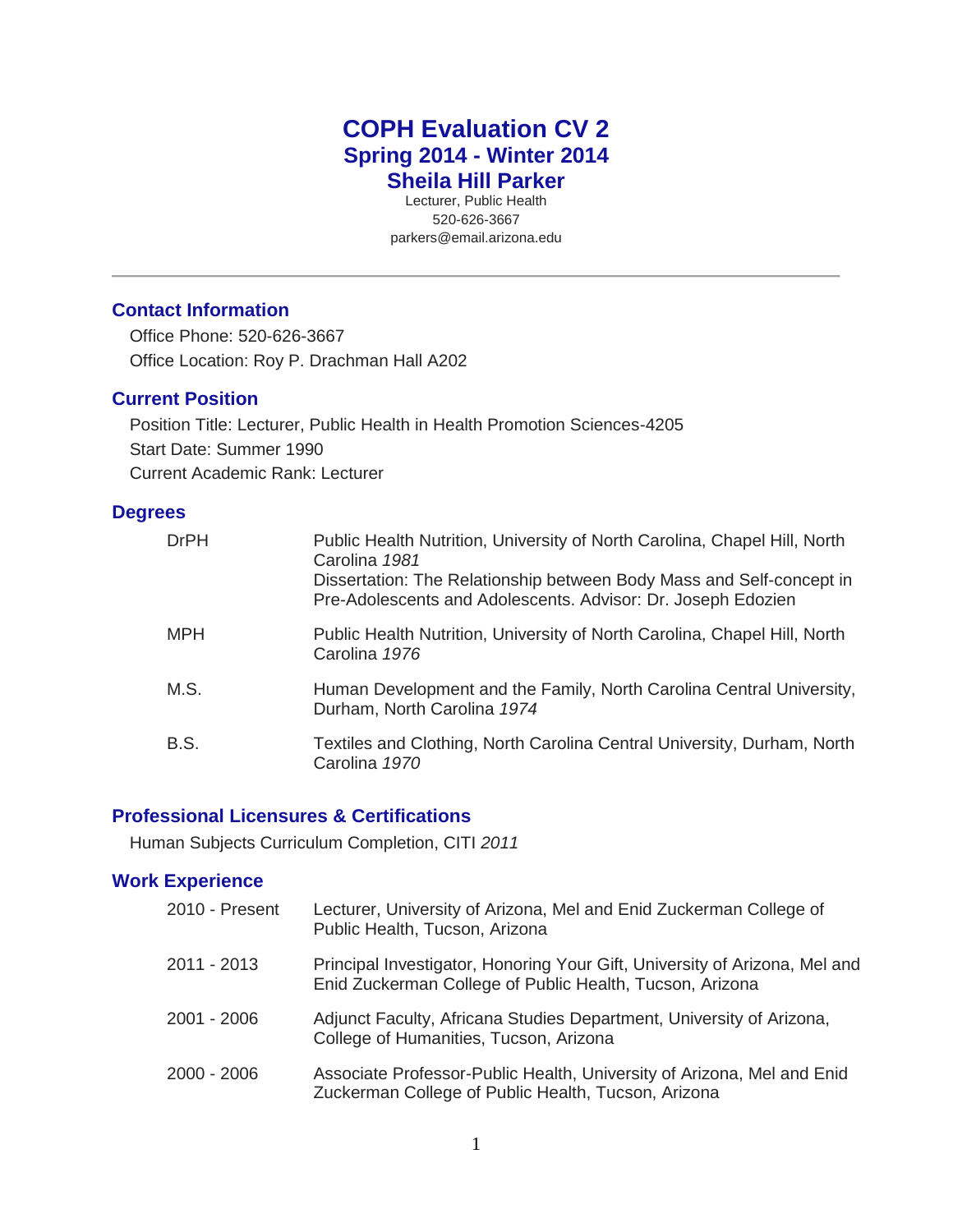| 2000 - 2006 | Chair, Health Education Program, University of Arizona, Mel and Enid<br>Zuckerman College of Public Health, Tucson, Arizona                                                                                                 |
|-------------|-----------------------------------------------------------------------------------------------------------------------------------------------------------------------------------------------------------------------------|
| 2001 - 2006 | Affiliated Faculty, Mexican American Studies and Research Center,<br>University of Arizona, Tucson, Arizona                                                                                                                 |
| 2001 - 2006 | Principal Investigator and Project Director, Southern Arizona Border<br>Health Careers Opportunity Program, University of Arizona, Mel and Enid<br>Zuckerman College of Public Health, Tucson, Arizona                      |
| 2000 - 2001 | Director, Health Education and Behavioral Sciences Concentration,<br>Arizona Graduate Program in Public Health, University of Arizona, Mel<br>and Enid Zuckerman College of Public Health, Tucson, Arizona                  |
| 1995 - 2000 | Clinical Assistant Professor, Arizona Graduate Program in Public Health,<br>Department of Family and Community Medicine, Arizona Prevention<br>Center, University of Arizona, College of Medicine, Tucson, Arizona          |
| 1998 - 2000 | Director, Health Education and Health Promotion Unit, Arizona Prevention<br>Center, University of Arizona, Tucson, Arizona                                                                                                  |
| 1998 - 2000 | Co-Director, ucson Health Promotion Initiative, Arizona Prevention<br>Center, Tucson, Arizona                                                                                                                               |
| 1996 - 2000 | Director, Health Education Program, School of Health Professions,<br>University of Arizona, Tucson, Arizona                                                                                                                 |
| 1996 - 1998 | Deputy Director for Student Affairs, Arizona Graduate Program in Public<br>Health, Department of Family and Community Medicine, Arizona<br>Prevention Center, University of Arizona College of Medicine, Tucson,<br>Arizona |
| 1994 - 1996 | Director, Health Education and Health Promotion Concentration, Arizona<br>Graduate Program in Public health, Department of Family and<br>Community Medicine, University of Arizona, Tucson, Arizona                         |
| 1993 - 1995 | Instructor, Community and Environmental Health Sciences, Public Health<br>and Preventative Medicine Section, Department of Family and<br>Community Medicine, College of Medicine, University of Arizona, Tucson,<br>Arizona |
| 1993 - 1994 | Principal Investigator, Teen Lifestyle Intervention, Department of Family<br>and Community Medicine, College of Medicine, University of Arizona,<br>Tucson, Arizona                                                         |
| 1990 - 1994 | Instructor, Community and Environmental Health Sciences, School of<br>Health-Related Professions, University of Arizona, Tucson, Arizona                                                                                    |
| 1991 - 1993 | Principal Investigator, Minority Supplement, Teen Lifestyle Project,<br>Department of Family and Community Medicine, College of Medicine,<br>University of Arizona., Tucson, Arizona                                        |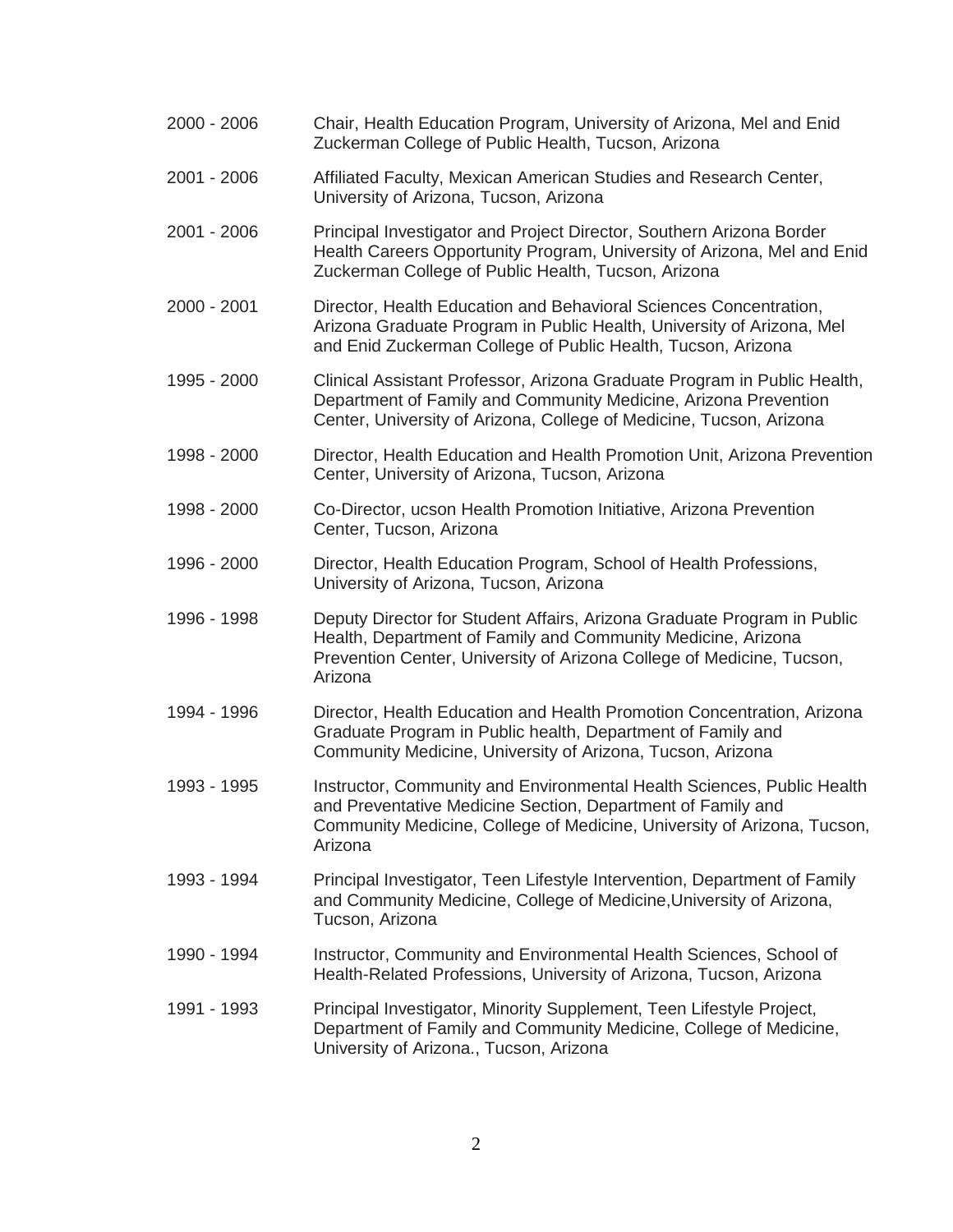| 1988 - 1990 | Nutritionist and Nutrition Director, Cochise County Department of Health<br>Services, Bisbee, Arizona                                                                         |
|-------------|-------------------------------------------------------------------------------------------------------------------------------------------------------------------------------|
| 1985 - 1988 | Clinic Director, Open Door Clinic, Urban Misnistry Center, Raleigh, North<br>Carolina                                                                                         |
| 1986 - 1988 | Associate Director, Urban Ministry Center, Raleigh, North Carolina                                                                                                            |
| 1985 - 1986 | Instructor, Human Nutrition, North Carolina Central University, Durham,<br><b>North Carolina</b>                                                                              |
| 1976 - 1985 | Preceptor and Clinical Instructor, Nutrition Department, School of Public<br>Health, University of North Carolina, Chapel Hill, North Carolina                                |
| 1976 - 1985 | Director of Nutrition and the Special Supplemental Food Program for<br>Women, Infants and Children, Orange-Chatham Comprehensive Health<br>Services, Carrboro, North Carolina |
| 1972 - 1974 | Instructor, Textiles and Clothing, North Carolina Central University,<br>Durham, North Carolina                                                                               |

### **Instruction: Credit Bearing Courses**

#### **Winter 2014 Courses:**

CPH 909 105 IND 2 units - Master's Report

#### **Fall 2014 Courses:**

CPH 322 001 LEC 3 units - Hlth Educ Ethical Ldrshp CPH 350 001 LEC 3 units - Prin Hlth Ed+Hlth Promo CPH 498H 105 IND 3 units - Honors Thesis CPH 909 105 IND 2 units - Master's Report

#### **Summer 2014 Courses:**

CPH 909 105\_1 IND 1 units - Master's Report

#### **Spring 2014 Courses:**

CPH 350 001 LEC 3 units - Prin Hlth Ed+Hlth Promo CPH 381 001 LEC 3 units - Hlth Ed Intervtn Methods CPH 498H 105 IND 3 units - Honors Thesis CPH 596E 001 SEM 2 units - Hlth Ed/Behav Sci Ldrshp

# **Teaching: Student Mentoring, Advising and Activities**

Natalie Morice, Mentor/Advisor for Natalie's Honors Thesis. *Fall 2014 - Present* Jane Okenyo, Mentor/Advisor for Jane's Honor Thesis. She is researching sleep deprivation in undergraduate college students. *Fall 2014 - Present*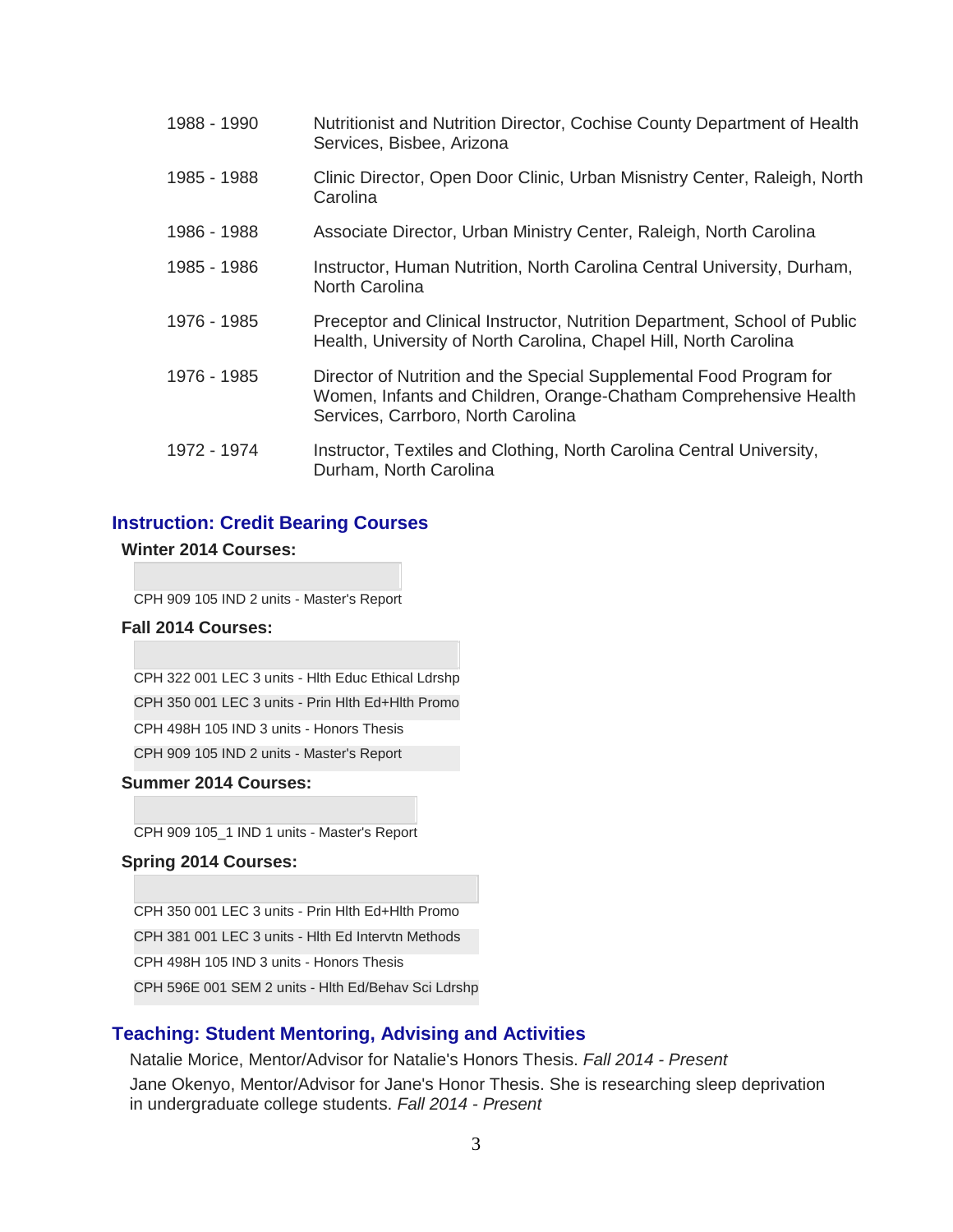Melissa Godar *Fall 2014 - Present* Laura Morehouse *Fall 2014 - Present* Sarah Bosch , Mentor/Advisor for Sarah's Freshman Research Project in the Honors College. She won the First place award for her poster presentation. *Fall 2014 - Present* Jill Ten Haken, Chair of Jill's Internship Committee *Spring 2014 - Present* Maggie Hill Kipling *Spring 2014 - Present* Vanessa Cascio, Mentoring *Spring 2013 - Present* Christiana Clauson, MPH Internship *Spring 2013 - Spring 2014* Christiana Clauson, Mentoring *Spring 2013 - Spring 2014* Jacob Collins, MPH Internship *Spring 2013 - Spring 2014* Erin Dougherty, Mentoring *Spring 2013 - Spring 2014* Zandile Jele-Nhleko, MPH Internship *Spring 2013 - Spring 2014* Abigail Akande, Doctoral student in the College of Education, Rehabilitation Services, with a minor in Public Health. PHD degree *Spring 2012 - Fall 2014*

# **Teaching: Undergraduate Student Supervision**

# **Number of Students**: 8,

In CPH 492, I supervised and mentored 8 students as they researched the use of yoga in health enhancement for the disabled. This resulted in the development of a UA sponsored organization, Yoga for AnyOne

http://uanews.org/story/yoga-program-honors-memory-of-ua-student In 2013 the student-led organization changed its name to Yoga for Any Body and initatiated yoga sessions at the UA Recreation Center. For their work, the club's members earned the UA's Inclusive Excellence Award, which goes to individuals and organizations who make important contributions to creating and enhancing a diverse and inclusive community at the University. My role with this great group of students who are primarily MEZCOPH undergraduates, is to serve as their club advisor. As the program goes forward it is attracting students from other disciplines interested in the work and mission of this group.

*Spring 2012 - Winter 2014*

# **Grants and Contracts**

Parker, Sheila (PI) Honoring Your Gift, *MEZCOPH Dean's MiniGrant* (May 17, 2011 - May 17, 2013) Awarded: December 5, 2011, USD 40,000.00 *Spring 2011*

# **Research: Development of Research Support Resources**

Curriculum for Honoring Your Gift, The curriculum continues to evolve from the communitybased onsite program to an online program that can be easily accessed by individuals and Christian churches that desire to establish their own church-based health promotion faithbased programs. , **Hours**: 200 *Spring 2013 - Present*

Curriculum for Honoring Your Gift, I began the development of the health education curriculum and materials for a community-based and faith-based heart health program in the summer of 2011. While the program is community-based, my work continues to make it a free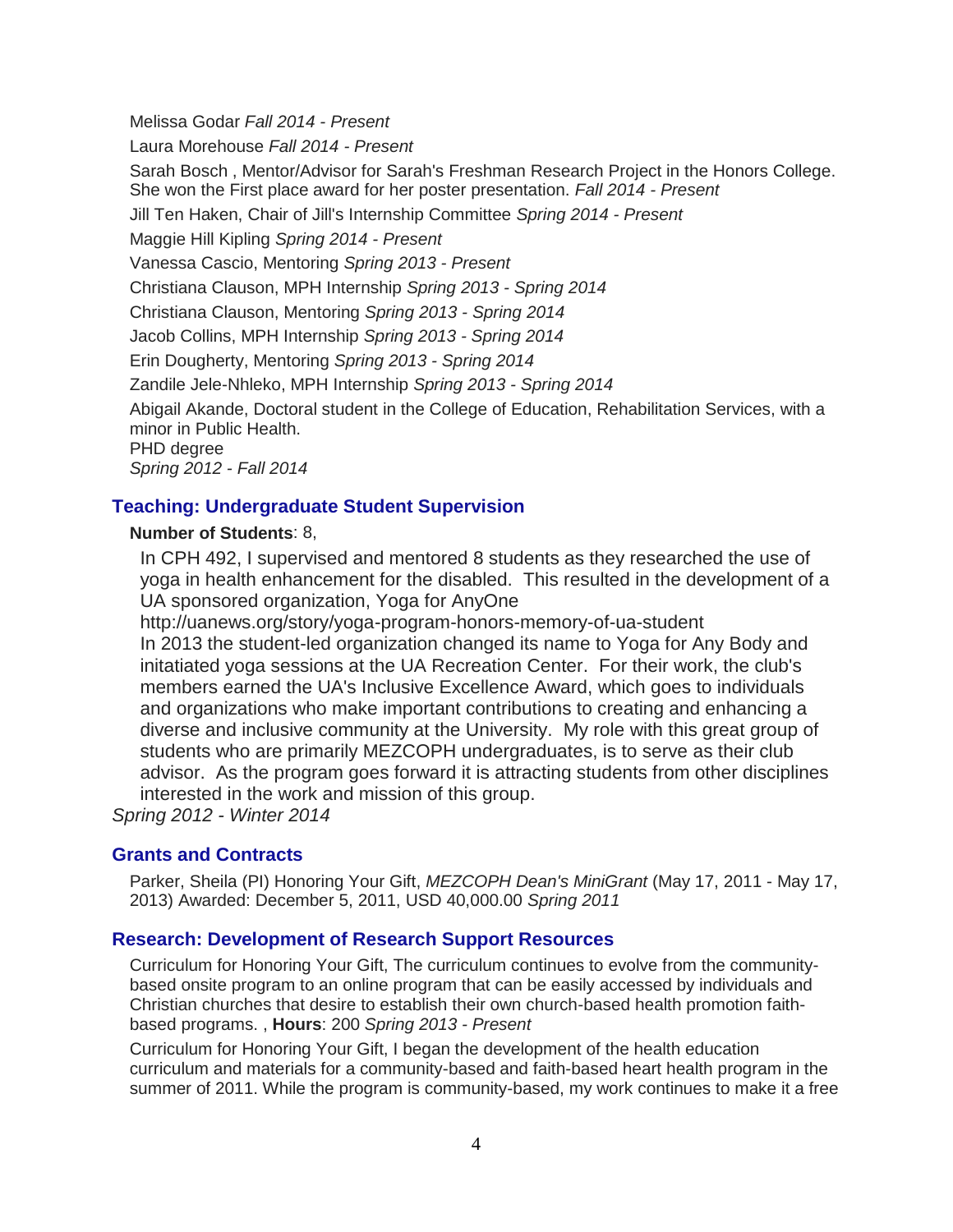online resource for faith-based health education to be used by inviduals and churches., **Hours**: 300 *Summer 2011 - Present*

# **Scholarly Contributions and Creative Productions**

# **Book**

*Completed/Published* 

Parker, S. (2014). *The Practice and Process of Health Education in Health Promotion* (p. 207). Kendall Hunt Publishing Company.

# **Service: Professional Service and Outreach (Extramural)**

Freedom's Gate Ministries, Inc., Prison Ministry, Community based Org. Member *Spring 2012 - Winter 2014*

Prison Fellowship, Arizona, Other Outreach Prison Ministry and ex-offender assistance *Spring 2012 - Winter 2014*

# **Institutional Committees**

### **College**

BSPH Executive Committee (College of Public Health) *Spring 2011 - Present*

# **Workload Distribution**

**Instruction %**: 60, **Research %**: 0, **Service %**: 0, **Extension %**: 0, **Administration %**: 0, Instruction % includes teaching, advising, chairing an internship committee, and advising of three Honors College students with research projects in public health. *Spring 2014 - Winter 2014*

# **Major Commitments and Plans**

### **Commitments and plans for the evaluation year**:

1. In 2014, I met the conditions of my employment in the Division of Health Promotion Sciences, Mel and Enid Zuckerman College of Public Health, by teaching three courses in the Spring 2014 and two courses in the Fall 2014 semester. 2. I continue to develop the curriculum of The Honoring Your Gift project for an online intervention for faith organizations interested in improving spiritual, physical, social and psychological health.

3. I continue to assist MPH students to successfully complete their requirements for the MPH degree through mentoring, and supporting their completion of the internship reports.

4. I am increasingly providing advising and mentoring to undergraduate students who are interested in careers in health educaton and health promotion. This year I mentored three Honors College students conducting research in public health issues.

# **Accomplishments**:

1. I completed 14 course units of teaching in the undergraduate and graduate programs.